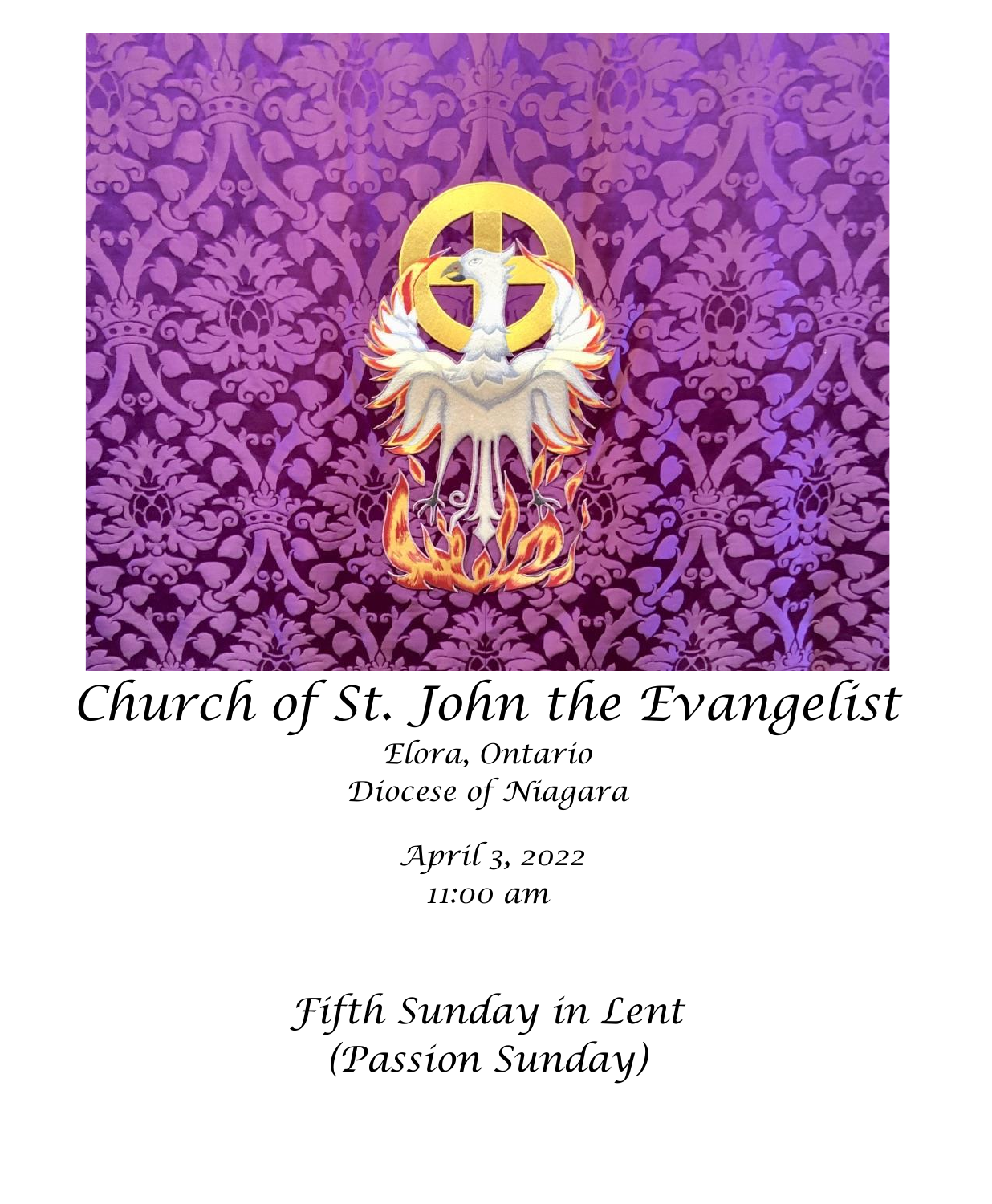# **Fifth Sunday in Lent April 3 2022**

### **11:00 am Holy Communion (BCP)**

*This service is live-streamed from St. John's. Welcome to an in-person service at St. John's. Please keep your physical distance where possible. Wear a good fitting face mask.*

*---------------------------------------------*

*St. John's church sits on the traditional unceded territories of the Attawandaron, Mississauga, and Haudenosaunee First Nations. These lands are covered by the Between the Lakes Treaty and the Haldemand land grant. These lands are also part of The Dish With One Spoon Treaty, all subsequent newcomers have been invited into this treaty in the spirit of peace, friendship and respect. Today this land is home to many diverse Inuit, Metis and First Nations peoples.* 

**Mass Setting Harold Darke in A**

#### **Introit O Sacrum Convivium** Stephanie Martin Convivium

**THE COLLECT FOR PURITY** 

*Celebrant:* ALMIGHTY God, unto whom all hearts be open, all desires known, and from whom no secrets are hid: Cleanse the thoughts of our hearts by the inspiration of thy Holy Spirit, that we may perfectly love thee, and worthily magnify thy holy Name; through Christ our Lord. **Amen.**

#### **SUMMARY OF THE LAW** (*congregation can kneel or sit for prayer)*

- *Celebrant:* OUR Lord Jesus Christ said: Hear O Israel, The Lord our God is one Lord; and thou shalt love the Lord thy God with all thy heart, and with all thy soul, and with all thy mind, and with all thy strength. This is the first and great commandment. And the second is like unto it: Thou shalt love thy neighbour as thyself. On these two commandments hang all the
	- Law and the Prophets.
- *People:* **Lord, have mercy upon us, and write both these thy laws in our hearts, we beseech thee.**

**Kyrie** - Singers

Lord, have mercy upon us. Christ, have mercy upon us. Lord, have mercy upon us.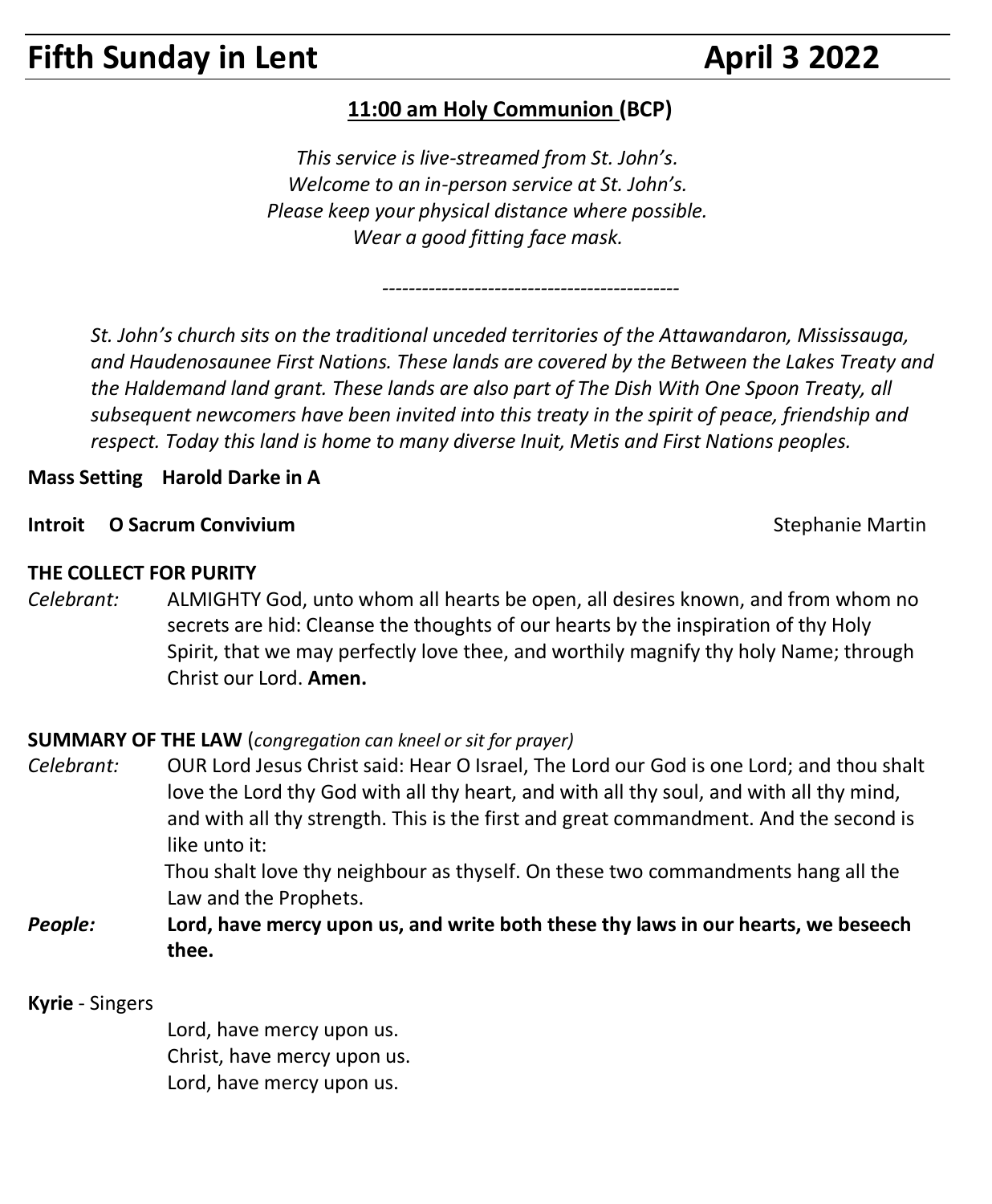#### **COLLECT**

*Celebrant:* We beseech thee, Almighty God, mercifully to look upon thy people; that by thy great goodness they may be governed and preserved evermore, both in body and soul; through Jesus Christ our Lord.

*People:* **Amen.**

Almighty and everlasting God, who hatest nothing that thou hast made, and dost forgive the sins of all them that are penitent: Create and make in us new and contrite hearts, that we worthily lamenting our sins, and acknowledging our wretchedness, may obtain of thee, the God of all mercy, perfect remission and forgiveness; through Jesus **Amen.**

#### *(Please be seated)* **A READING FROM THE BOOK OF ISAIAH Isaiah 43.15-21**

Thus says the Lord, who makes a way in the sea, a path in the mighty waters, who brings out chariot and horse, army and warrior; they lie down, they cannot rise, they are extinguished, quenched like a wick: Do not remember the former things, or consider the things of old. I am about to do a new thing; now it springs forth, do you not perceive it? I will make a way in the wilderness and rivers in the desert. The wild animals will honour me, the jackals and the ostriches; for I give water in the wilderness, rivers in the desert, to give drink to my chosen people, the people whom I formed for myself so that they might declare my praise.

#### **Psalm 126** *(plainchant)*

When the Lord restored the fortunes of Sion, then were we like unto them that dream.

Then was our mouth filled with laughter, and our tongue with joy.

Then said they among the nations, 'The Lord hath done great things for them.'

Yea, the Lord hath done great things for us already; whereof we rejoice.

Restore our fortunes, O Lord, as the rivers in the South.

They that sow in tears, shall reap in joy.

He that now goeth on his way weeping, and beareth forth his seed, shall doubltess come again with joy, and bring his sheaves with him.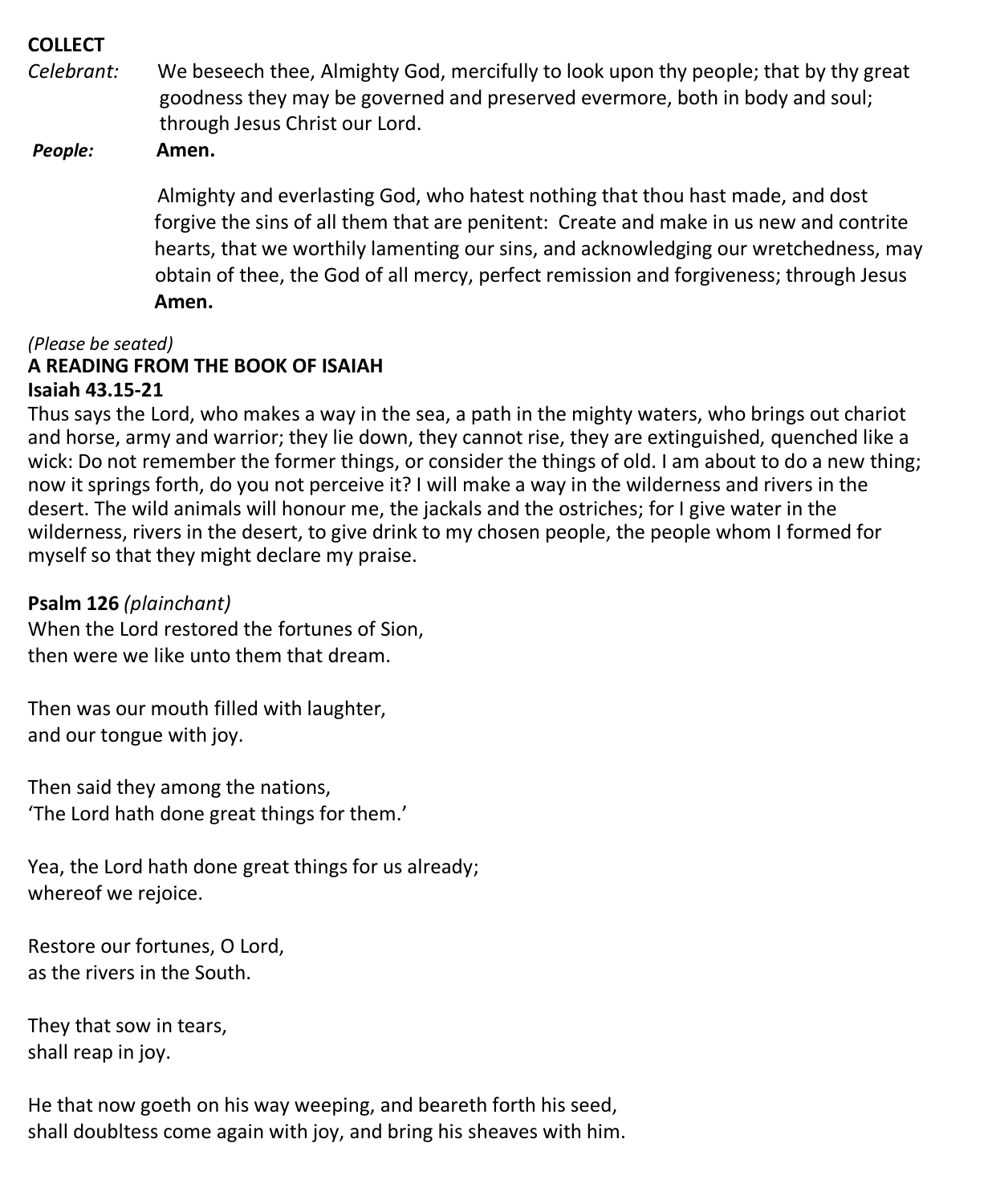Glory be to the Father, and to the Son, and to the Holy Ghost. as it was at the beginning, is now, and ever shall be, world without end. Amen.

*Reader:* The Holy Gospel is written in the 12th chapter of the gospel according to John beginning at the 1<sup>st</sup> verse. *People:* **Glory be to thee, O Lord.** Six days before the Passover Jesus came to Bethany, the home of Lazarus, whom he had raised from the dead. There they gave a dinner for him. Martha served, and Lazarus was one of those at the table with him. Mary took a pound of costly perfume made of pure nard, anointed Jesus' feet, and wiped them with her hair. The house was filled with the fragrance of the perfume. But Judas Iscariot, one of his disciples (the one who was about to betray him), said, "Why was this perfume not sold for three hundred denarii and the money given to the poor?" (He said this not because he cared about the poor, but because he was a thief; he kept the common purse and used to steal what was put into it.) Jesus said, "Leave her alone. She bought it so that she might keep it for the day of my burial. You always have the poor with you, but you do not always have me."

The Gospel of Christ.

*People:* **Praise be to thee, O Christ.**

#### **THE NICENE CREED**

*(Stand)*

**GOSPEL John 12.1-8**

*Reader:*The Lord be with you. *People: And with thy spirit.*

**All: I BELIEVE in one God the Father Almighty, Maker of heaven and earth, and of all things visible and invisible:**

> **And in one Lord Jesus Christ, the only begotten Son of God, begotten of the Father before all worlds; God, of God; light, of light; very God, of very God; begotten, not made; being of one substance with the Father; through whom all things were made: who for us and for our salvation came down from heaven, and was incarnate by the Holy Ghost of the Virgin Mary, and was made man, and was crucified also for us under Pontius Pilate. He suffered and was buried, and the third day he rose again according to the Scriptures, and ascended into heaven, and sitteth on the right hand of the Father. And he shall come again with glory to judge both the quick and the dead: whose kingdom shall have no end.**

> **And I believe in the Holy Ghost, the Lord, the Giver of life, who proceedeth from the Father and the Son, who with the Father and the Son together is worshipped and glorified, who spake by the prophets. And I believe one, holy, catholic, and apostolic church. I acknowledge one baptism for the remission of sins. And I look for the resurrection of the dead, and the life of the world to come. Amen.**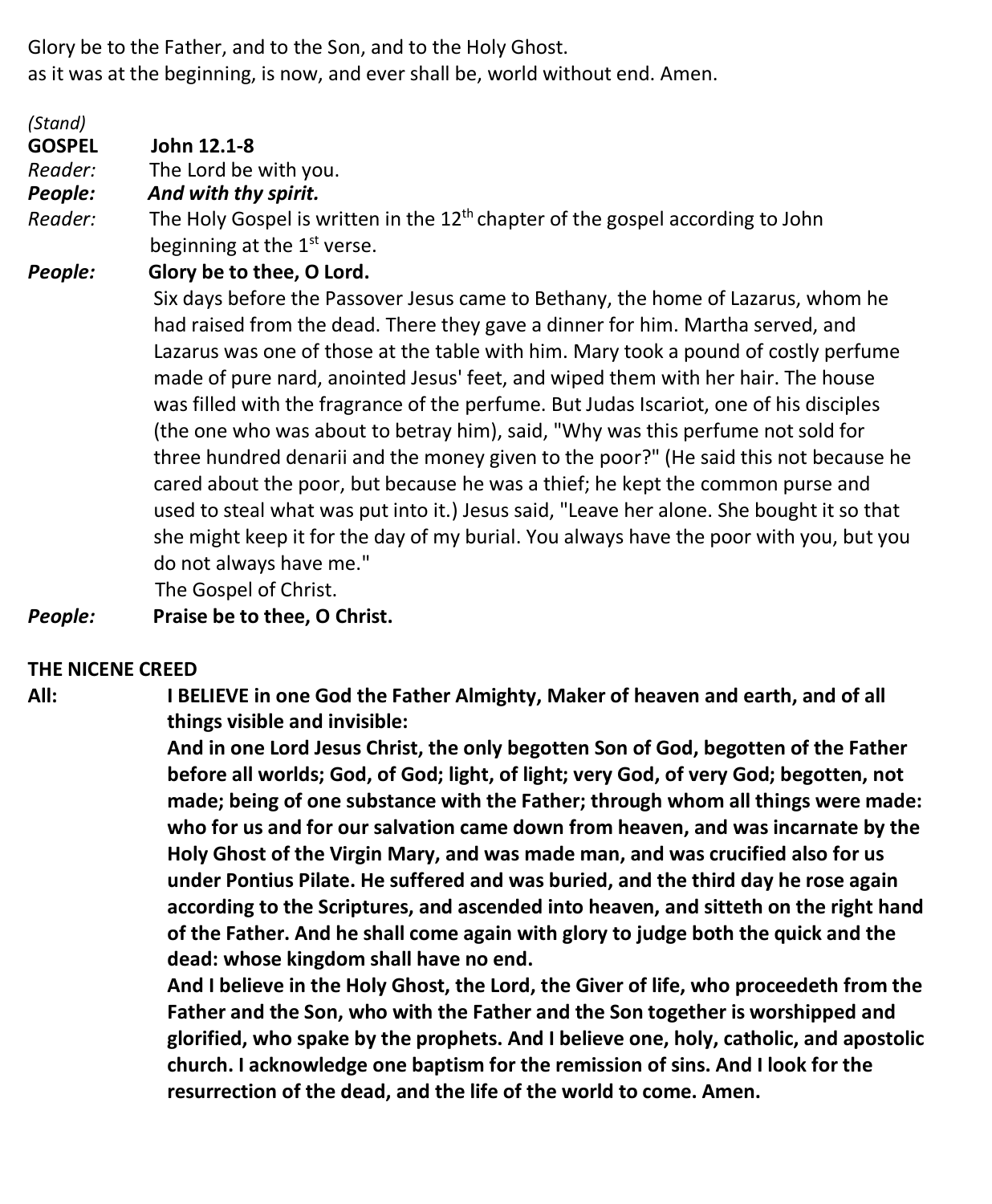#### **Hymn 386 When I Survey the Wondrous Cross** (vv 1,2,4)

*When I survey the wondrous cross on which the Prince of glory died, my richest gain I count but loss, and pour contempt on all my pride.* *Forbid it, Lord, that I should boast, save in the cross of Christ, my God; all the vain things that charm me most, I sacrifice them to his blood.*

*Were the whole realm of nature mine, that were an offering far too small; love so amazing, so divine, demands my soul, my life, my all.*

**HOMILY** Rev'd Canon Paul Walker

#### **ANTHEM Ave Verum Corpus** William Byrd

#### **PREPARATION OF THE GIFTS**

*During the Anthem the Celebrant prepared the elements for Communion.*

*"We shall not live by bread alone, but by every word that proceeds from the mouth of God."* - Matthew 4.4

#### **INTERCESSIONS** (*You may kneel or sit for prayer)*

Let us pray for the world, the church, and all those in need this day, saying together, "Lord, have mercy."

For all the churches in our community, for our Bishop, Susan, and Primate, Linda, and all congregations committed to their charge, that each one of us might be true and faithful servants of Christ, let us ask the riches of his grace.

#### **Lord, have mercy.**

For our families and friends, for people who travel, and people who work in schools and hospitals, that the Lord will sustain them and protect them, let us ask the gifts of the Spirit. **Lord, have mercy.**

For those who are lonely, sick, hungry, persecuted, or isolated (especially….) that the Lord will uphold them in their minds and bodies, let us ask the strength of God. **Lord, have mercy.**

For Elizabeth our Queen, for the leaders of all nations, and all who are in positions of authority; that they might serve to build up communities of hope, let us ask the wisdom of God. **Lord, have mercy.**

For the people of Ukraine, for those who are displaced and for those who remain, that they might be renewed in strength and courage, let us ask the peace of Christ. **Lord, have mercy.**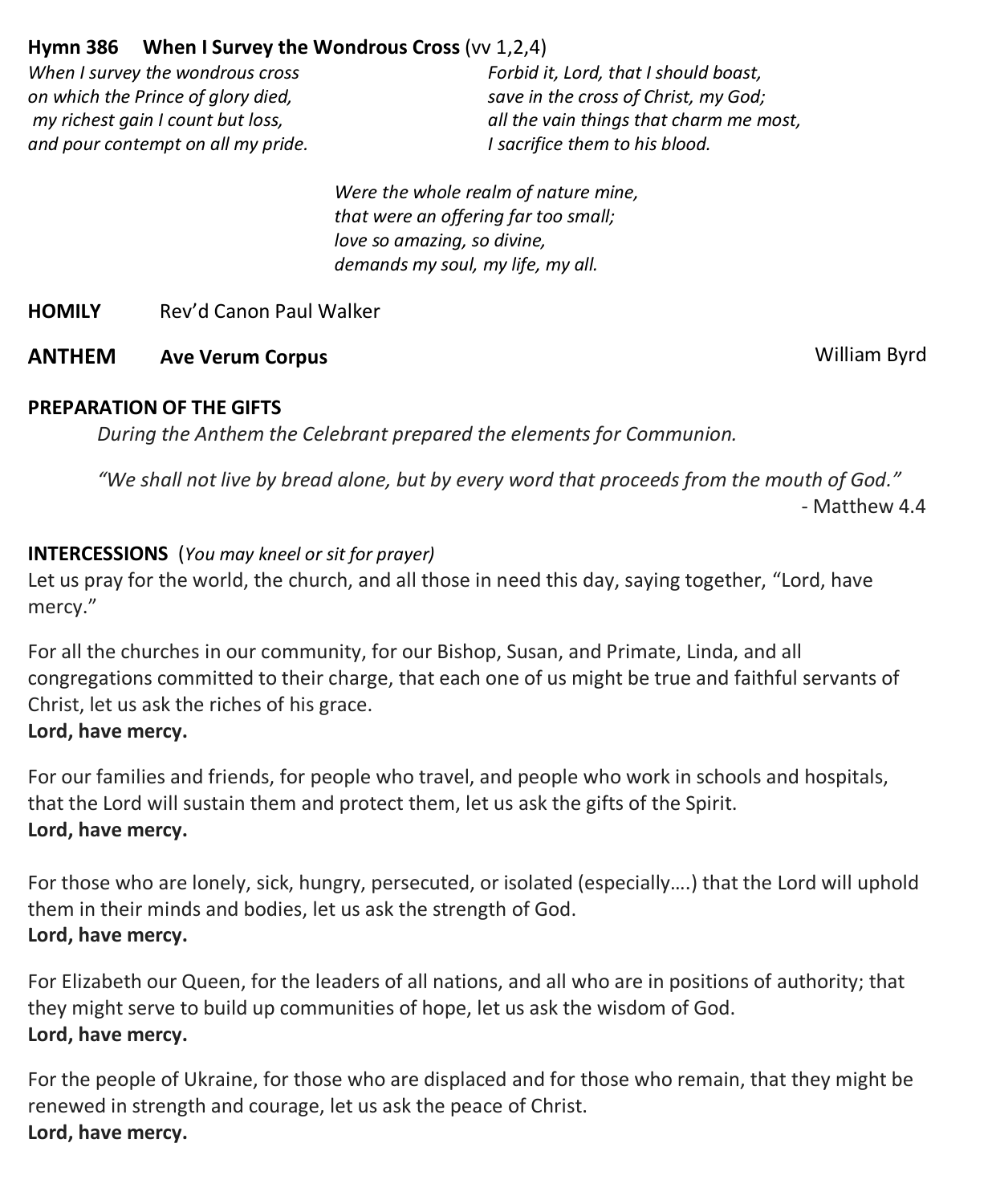For the whole human family, that we may live together in justice and peace, let us ask the light of Christ.

**Lord, have mercy.**

For those who have departed this life in faith and fear (especially….) that rejoicing in their fellowship, and following their good examples, we may with them be partakers of thy heavenly kingdom, let us ask the peace of Christ.

**Lord, have mercy.**

#### **CONFESSION AND ABSOLUTION**

- *Leader:* YE that do truly and earnestly repent you of your sins, and are in love and charity with your neighbours, and intend to lead the new life, following the commandments of God, and walking from henceforth in his holy ways: draw near with faith, and take this holy sacrament to your comfort; and make your humble confession to Almighty God. *Celebrant:* ALMIGHTY God,
- *All:* **Father of our Lord Jesus Christ, maker of all things, judge of all people: we acknowledge and confess our manifold sins and wickedness, which we from time to time most grievously have committed, by thought, word, and deed, against thy divine majesty. We do earnestly repent, and are heartily sorry for these our misdoings. Have mercy upon us, most merciful Father; for thy Son our Lord Jesus Christ's sake, forgive us all that is past; and grant that we may ever hereafter serve and please thee in newness of life, to the honour and glory of thy Name; through Jesus Christ our Lord. Amen.**
- *Celebrant:* ALMIGHTY God, our heavenly Father, who of his great mercy hath promised forgiveness of sins to all them that with hearty repentance and true faith turn unto him: have mercy upon you; pardon and deliver you from all your sins; confirm and strengthen you in all goodness; and bring you to everlasting life; through Jesus Christ our Lord.

*All:* **Amen.**

*Leader:* Hear what comfortable words our Saviour Christ saith unto all that truly turn to him: Come unto me all that labour and are heavy laden, and I will refresh you. – *Matthew 11:28*

God so loved the world, that he gave his only begotten Son, to the end that all that believe in him should not perish, but have eternal life. – *John 3:16.*

Hear also what Saint Paul saith:

This is a true saying, and worthy of all to be received, that Christ Jesus came into the world to save sinners. – *1 Timothy 1:15.*

Hear also what Saint John saith.

If any one sin, we have an Advocate with the Father, Jesus Christ the righteous; and he is the propitiation for our sins. – *1 St John 2:1, 2*.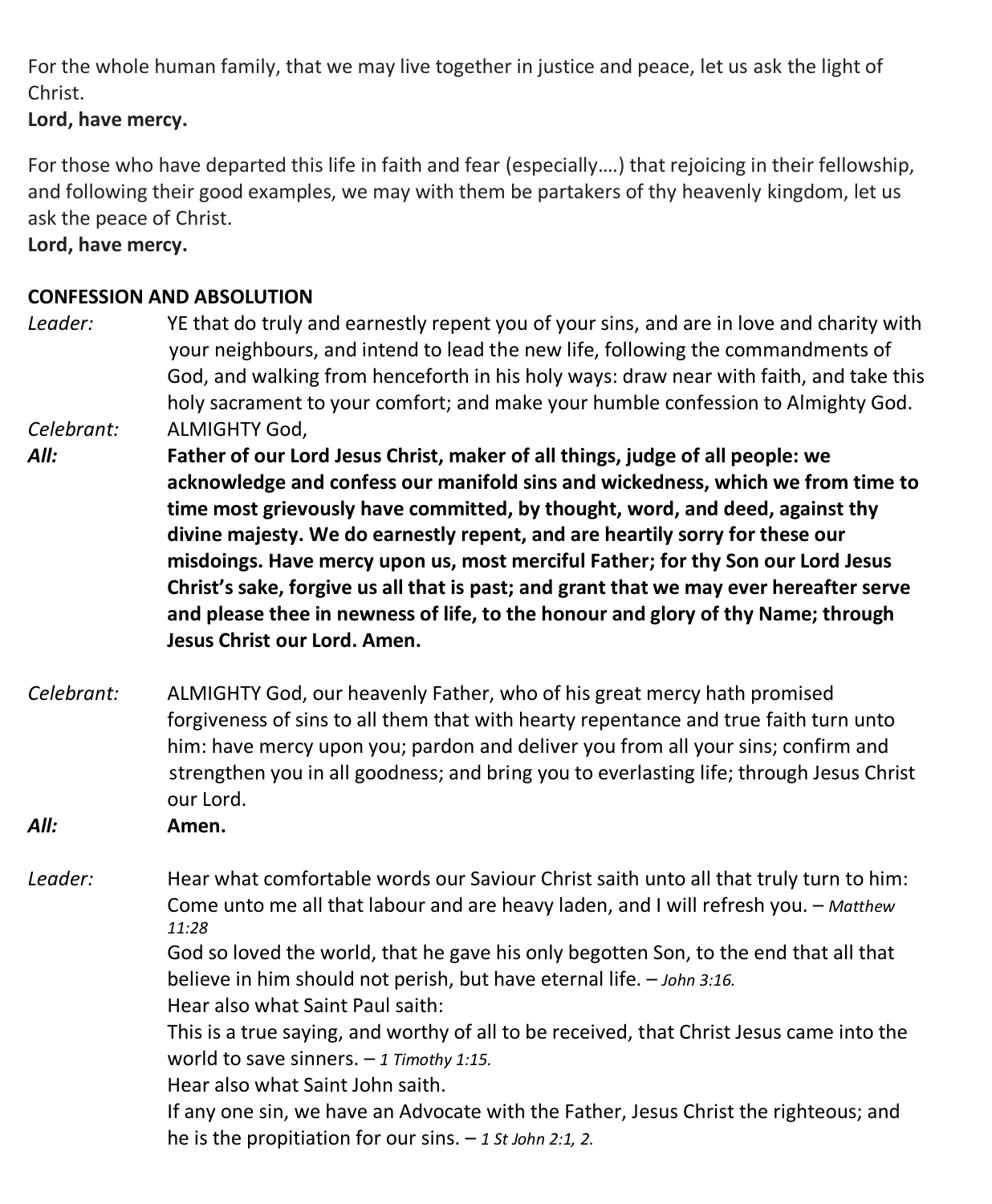#### **THANKSGIVING AND CONSECRATION**

| Celebrant:<br>All:<br>Celebrant:<br>All:<br>Celebrant:<br>All: | The Lord be with you;<br>And with thy spirit.<br>Lift up your hearts;<br>We lift them up unto the Lord.<br>Let us give thanks unto our Lord God;<br>It is meet and right so to do.                                                                                                                                                                                          |
|----------------------------------------------------------------|-----------------------------------------------------------------------------------------------------------------------------------------------------------------------------------------------------------------------------------------------------------------------------------------------------------------------------------------------------------------------------|
| Celebrant:                                                     | It is very meet, right, and our bounden duty, that we should at all times, and in all<br>places, give thanks unto thee, O Lord, Holy Father, Almighty, Everlasting God, Creator<br>and Preserver of all things.<br>Therefore with Angels and Archangels, and with the whole company of heaven,<br>we laud and magnify thy glorious Name; evermore praising thee and saying: |
| <b>Singers</b>                                                 | Holy, Holy, Holy, Lord God of hosts,<br>heaven and earth are full of thy glory.<br>Glory be to thee, O Lord Most High.<br>Blessed is he who cometh in the name of the Lord,<br>Hosanna in the Highest.                                                                                                                                                                      |

#### **PRAYER OF CONSECRATION**

*Celebrant*: BLESSING and glory and thanksgiving be unto thee Almighty God, our heavenly Father, who of thy tender mercy didst give thine only Son Jesus Christ to take our nature upon him, and to suffer death upon the Cross for our redemption; who made there, by his one oblation of himself once offered, a full, perfect, and sufficient sacrifice, oblation, and satisfaction, for the sins of the whole world; and did institute, and in his holy Gospel command us to continue, a perpetual memorial of that his precious death, until his coming again.

> Hear us, O merciful Father, we most humbly beseech thee; and grant that we receiving these thy creatures of bread and wine, according to thy Son our Saviour Jesus Christ's holy institution, in remembrance of his death and passion, may be partakers of his most blessed Body and Blood; who, in the same night that he was betrayed, took Bread; and, when he had given thanks, he brake it; and gave it to his disciples, saying, Take, eat; this is my Body which is given for you: Do this in remembrance of me. Likewise after supper he took the Cup; and, when he had given thanks, he give it to them, saying, Drink ye all, of this; for this is my Blood of the new Covenant, which is shed for you and for many for the remission of sins: Do this, as oft as ye shall drink it, in remembrance of me.

Wherefore, O Father, Lord of heaven and earth, we thy humble servants, with all thy holy Church, remembering the precious death of thy beloved Son, his mighty resurrection, and glorious ascension, and looking for his coming again in glory, do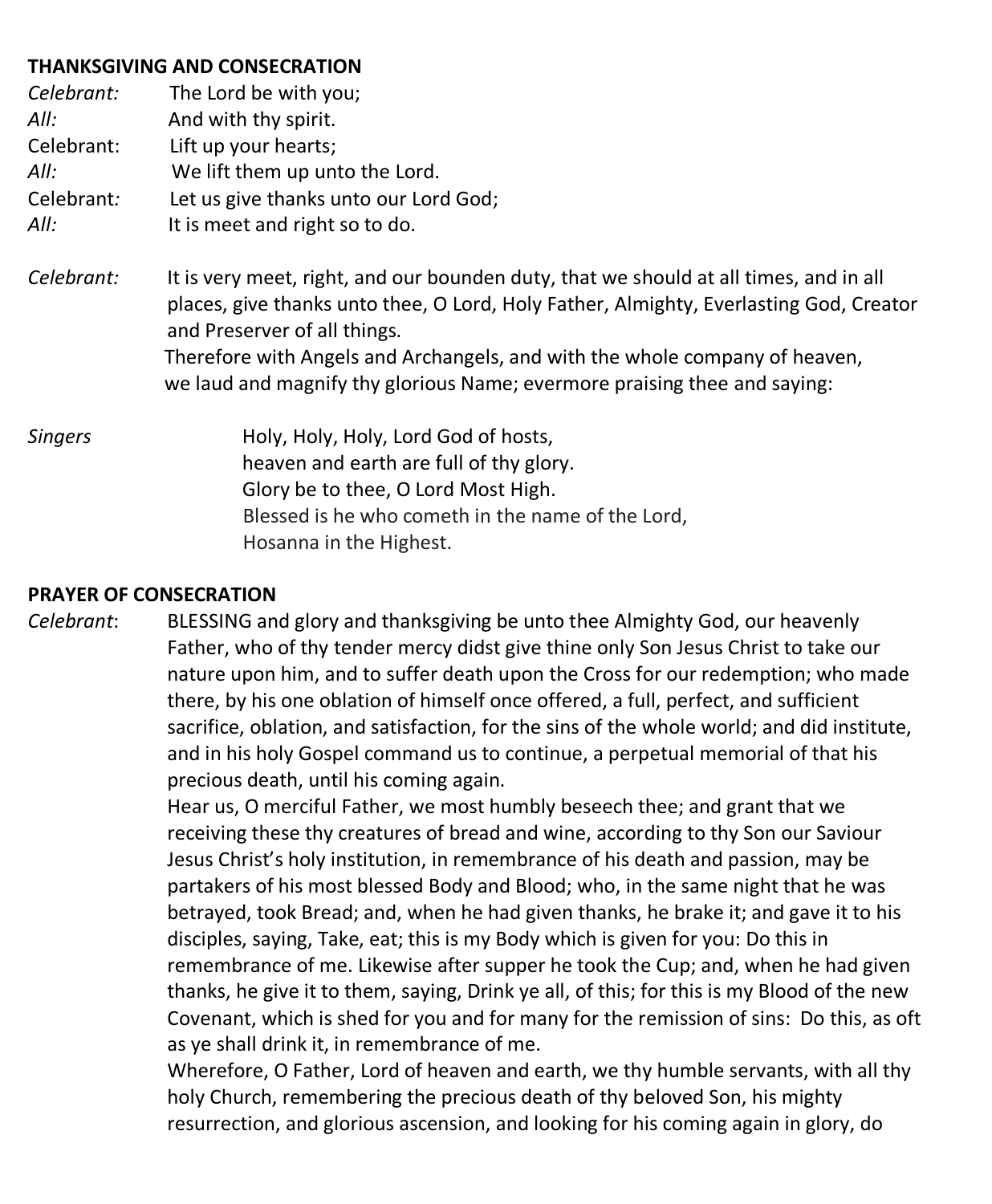make before thee, in this sacrament of the holy Bread of eternal life and the Cup of everlasting salvation, the memorial which he hath commanded; And we entirely desire thy fatherly goodness mercifully to accept this our sacrifice of praise and thanksgiving, most humbly beseeching thee to grant, that by the merits and death of thy Son Jesus Christ, and through faith in his blood, we and all thy whole Church may obtain remission of our sins, and all other benefits of his passion; And we pray that by the power of thy Holy Spirit, all we who are partakers of this holy Communion may be fulfilled with thy grace and heavenly benediction; through Jesus Christ our Lord, by whom and with whom, in the unity of the Holy Spirit, all honour and glory be unto thee, O Father Almighty, world without end.

- 
- *All:* **Amen.**

#### *Celebrant:* The peace of the Lord be always with you; *All:* **And with thy Spirit.**

*All:* **We do not presume to come to this thy Table, O merciful Lord, Trusting in our own righteousness, But in thy manifold and great mercies. We are not worthy So much as to gather up the crumbs under thy Table. But thou art the same Lord, Whose property is always to have mercy: Grant us therefore, gracious Lord, So to eat the Flesh of thy dear Son Jesus Christ, And to drink his Blood, That our sinful bodies May be made clean by his Body, And our souls washed through his most precious Blood, And that we may evermore dwell in him, And he in us. Amen.**

### **Singers Agnus Dei**

### *During Communion:*

*Please remain in your seat and the sacrament will be brought to you in one kind (bread). Please keep your face mask on while you hear the words of administration or blessing. If you do not wish to receive the sacrament, please fold your arms across your chest. Once the communion administrator is beyond your 2m physical distance you may remove your face mask to consume the sacrament.*

*Prayer During Reception: (*for people participating online with spiritual communion) Jesus, I believe that you are present with us in the sacrament of bread and wine. I love you and I desire your presence afresh in my life. Since I cannot now receive the bread and wine of the altar, *Come spiritually into my heart. I embrace you and unite myself to you; never let me be separated from you.*

*(Based on a prayer by St. Alphonsus Maria e'Liguori)*

### **PRAYERS AFTER COMMUNION**

*Singers remain standing*

*Celebrant:* Let us pray.

**OUR Father who art in heaven, hallowed be thy name, thy kingdom come, thy will be done, on earth as it is in heaven. Give us this day our daily bread; and forgive us our trespasses, as we forgive them that trespass against us; and lead us not into**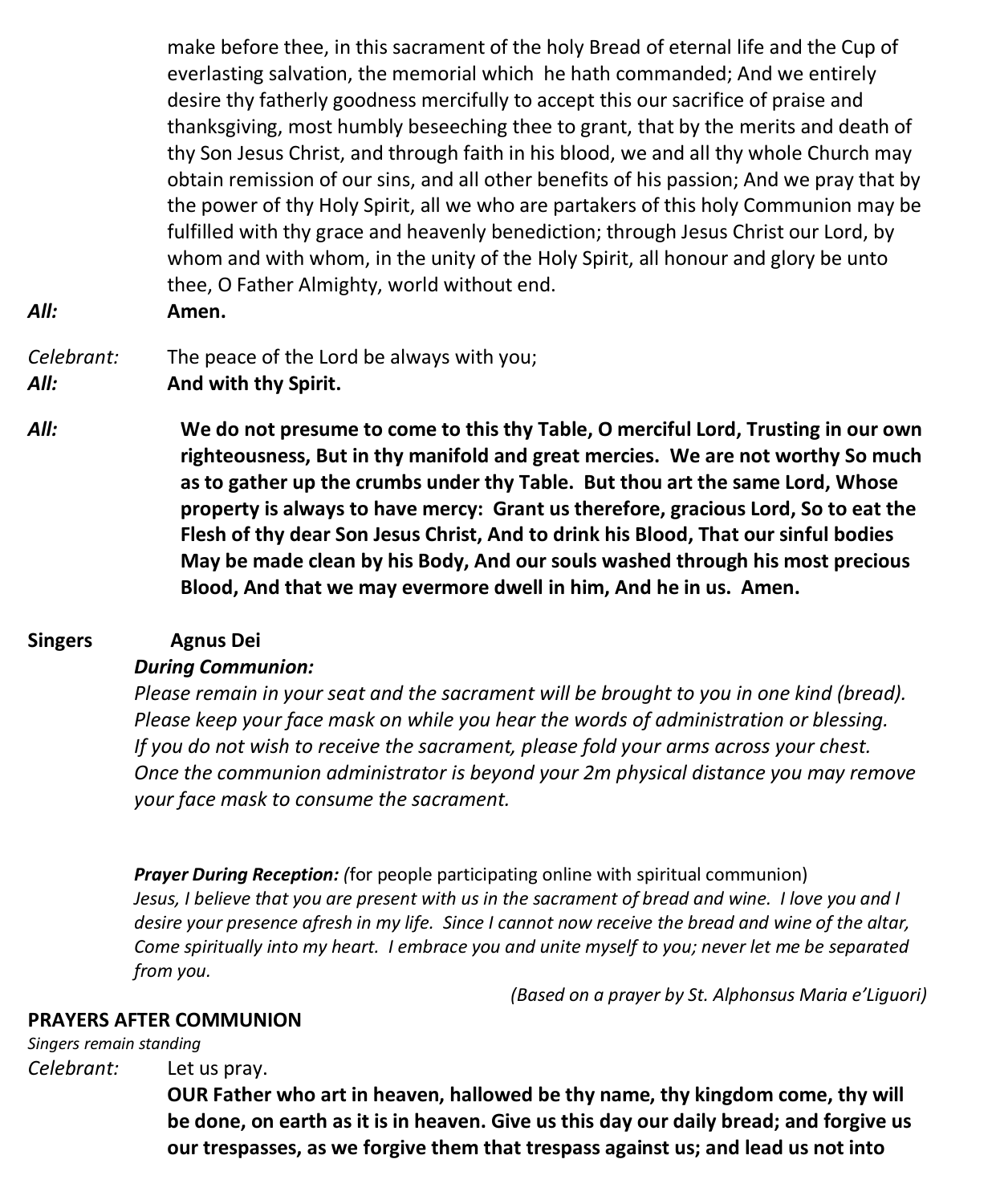**temptation, but deliver us from evil. For thine is the kingdom, the power, and the glory, for ever and ever. Amen.**

- *Celebrant:* Almighty and everliving God, we most heartily thank thee that thou dost graciously feed us, in these holy mysteries, with the spiritual food of the most precious body and blood of thy Son our saviour Jesus Christ; assuring us thereby of thy favour and goodness towards us; and that we are living members of his mystical body, which is the blessed company of all faithful people; and are also heirs through hope of thy everlasting kingdom.
- *All:* **And here we offer and present unto thee, O Lord, ourselves, our souls and bodies, to be a reasonable, holy, and living sacrifice unto thee. And although we are unworthy, yet we beseech thee to accept this our bounden duty and service, not weighing our merits, but pardoning our offences; through Jesus Christ our Lord, to whom, with thee and the Holy Ghost, be all honour and glory, world without end. Amen.**

#### **Blessing**

#### **Hymn 624 O Thou Who Camest From Above** (vv 1,3,4)

*O thou who camest from above, the pure celestial fire to impart, kindle a flame of sacred love on the mean altar of my heart.*

*Jesus, confirm my heart's desire to work and speak and think for thee; still let me guard the holy fire, and still stir up thy gift in me.*

*Ready for all thy perfect will, my acts of faith and love repeat, till death thy endless mercies seal and make the sacrifice complete.*

#### **Postlude Music for the Elevation of the Host <b>Francois Couperin** Francois Couperin

#### *Please note there are no flowers during the season of Lent.*

| Readers          | Dinah Bristowe, Bob Cooper                                          |
|------------------|---------------------------------------------------------------------|
| Greeters         |                                                                     |
| Altar Guild      | Pam Gradwell, Wendy Donohue                                         |
| Singers          | Kate Wright, Rebecca McKay, Emily Petrenko, Autumn Debassige, Lanny |
|                  | Fleming, Jeffrey Smith, Luke MacLean, Matt Oxley                    |
| Video Technician | Steve Hornett                                                       |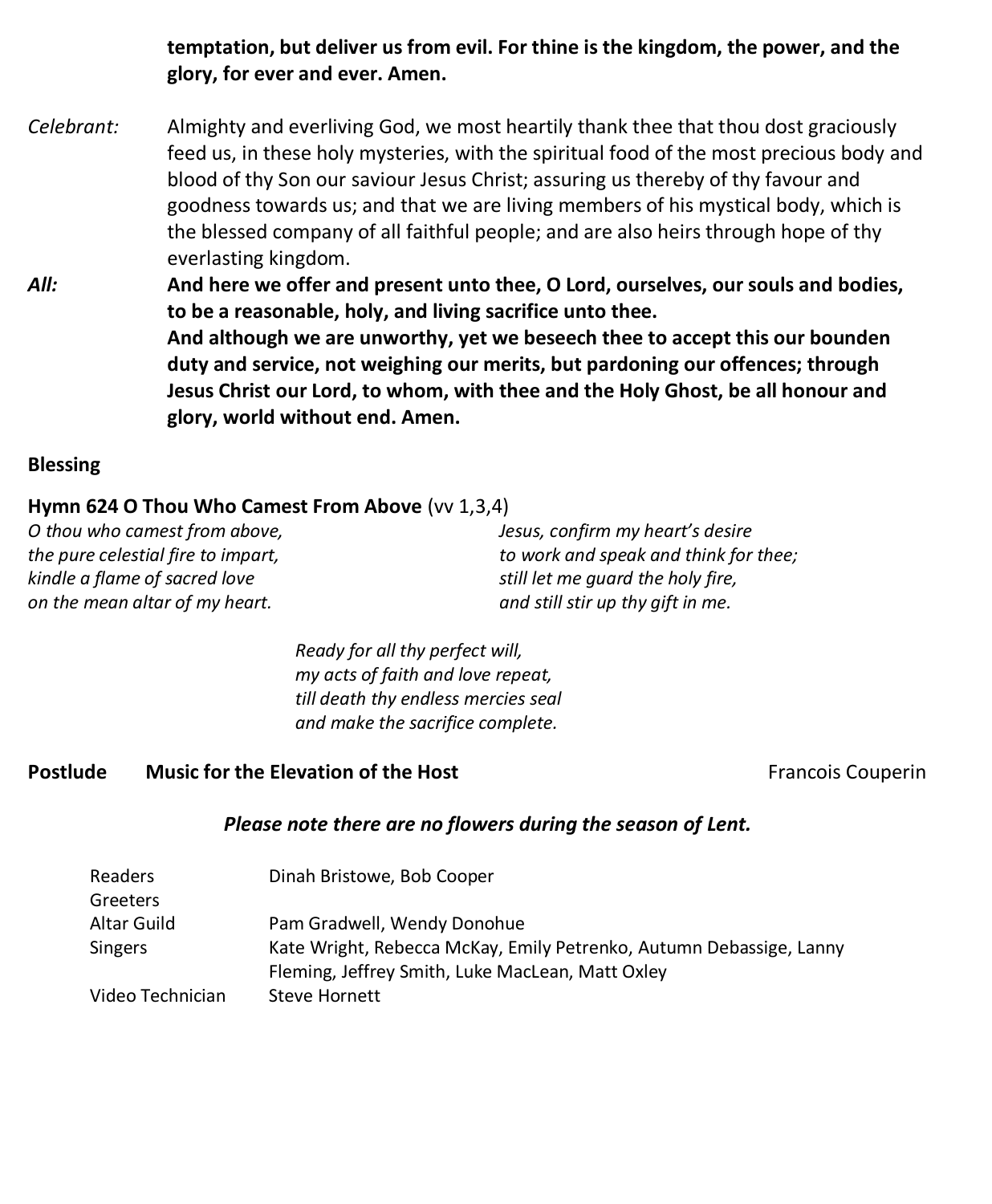# **Announcements for April 3, 2022**

#### **Pastoral Care**

If you know of someone in need of pastoral care, please contact a member of the clergy directly.

#### **Pastoral Letter**

To receive the weekly Pastoral Letter from the Rector with news on St. John's events and some reflections, please let us know.

#### **Sunday Liturgy at 11:00**

To be involved in a Sunday liturgy as a Greeter, please contact Thomas Littlewood; as a Reader, please contact Patricia Reimer; as a member of the Altar Guild, please contact Pam Gradwell. You can contact any of them by calling the Parish Office.

#### **Morning Prayer**

Thursday, 9:00 a.m. on Zoom join us to hear the scriptures of the day and offer prayers for the world.

#### **Community Meal**

Tuesday April 5. St. John's kitchen is used to prepare a hot meal for pick up or take out from the Elora Center for the Arts. For more information contact Ian Hornsby.

#### **Parish Council**

Tuesday April 5 on Zoom. Please send regrets to Susan Edwards.

#### **Volunteer Choir**

Please let Linda know the date of your booster vaccine before attending the rehearsal on Tuesday at 5:30 p.m.

#### **Wednesday - Holy Communion**

Join us on Wednesday at 10:00 am for a said service of Holy Communion (BCP). Face masks required and physical distancing encouraged.

#### **Knitters and Quilters**

Weather permitting we will be gathering in-person at the Parish Centre on Wednesday at 10:30 a.m. Please self-assess for symptoms before coming, wear a face mask, and keep your physical distance where possible.

#### **Heritage River**

If all goes well, we are scheduled to offer a service of Holy Communion on Friday April 8 at 11:00 a.m. at Heritage River Residence.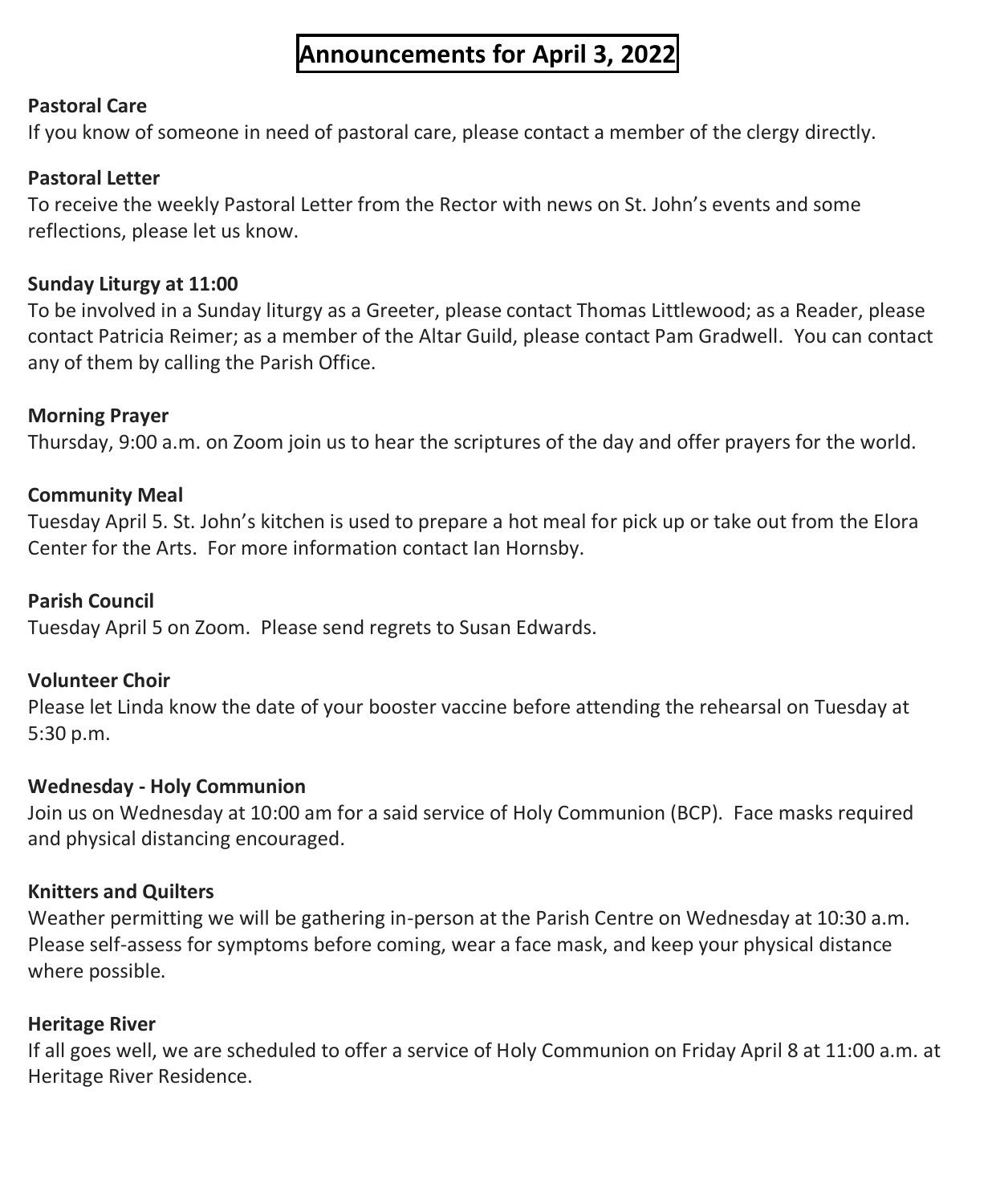### **Ukrainian Easter Egg Workshop**

## **Saturday April 9, 10:00 a.m. to 4:00 p.m.**

Please call the Parish Office or register online if you wish to attend this workshop to learn how to make a Ukrainian Easter Egg. Simple patterns and design ideas will be provided. No experience necessary. The only artistic skill you need is being able to draw a line.

There is no registration fee, but you are invited to make a donation to support Ukrainian refugees through PWRDF.

All are welcome, including children over 10 years of age. Face masks are required, and please self assess for symptoms before coming. Contact Judy Steers or Christina Stelmacovich for more information.

#### **Holy Week at St. John's**

**Palm Sunday** - 9:00 a.m. Holy Eucharist; 11:00 a.m. Choral Matins

**Holy Wednesday** - 10:00 a.m. Holy Communion (BCP)

**Maundy Thursday** - 7:30 p.m. Holy Communion with Parish Choir, concludes with stripping of the altar and in darkness.

**Good Friday** - 11:00 a.m. Solemn Liturgy with Meditations on the Cross and Passion, the service will include a Choral Passion by Canadian-American composer Zachary Wadsworth, sung by the Parish Choir. **Easter Sunday** - 8:00 a.m. Holy Communion (BCP); 9:00 a.m. Holy Eucharist with Volunteer Choir (BAS); 11:00 a.m. Holy Communion with Parish Choir (BCP.

With capacity limits lifted you are welcome to attend a service in-person without pre-registering. Please self-assess for symptoms before coming.

Wear a good fitting face mask.

Keep your physical distance where possible.

No food or beverage is served.

Please take precautions to reduce the risk of transmission.

#### **Live-stream of Services**

Our Sunday and Holy Week services will continue to be live-streamed on YouTube. We apologize that last Sunday we encountered some challenges that have now been addressed. Thank you for your patience.

# **St. John's Elora**

St. John's Elora is a Christian community within the Anglican tradition with a strong history of liturgical worship and choral music. In a spirit of service, self-giving, and thanksgiving, we offer to the glory of God, ourselves, our souls and bodies, endeavouring to foster a faith in Jesus Christ and facilitate human flourishing. We strive to be a thriving, spiritually nourishing, healthy, welcoming and missional community.